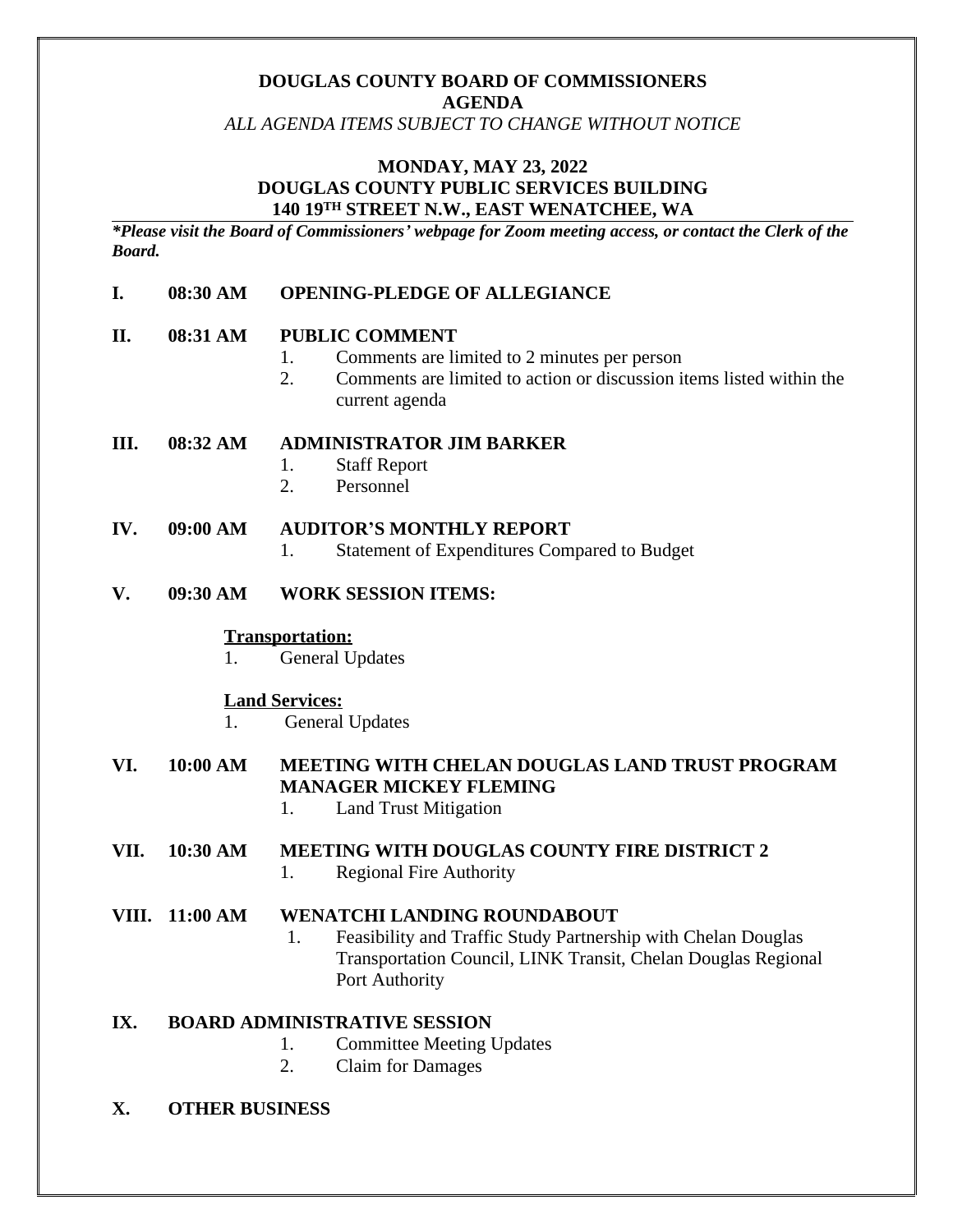# **XI. 12:00 PM** *Special Meeting:* **WSAC VIRTUAL ASSEMBLY MEETING-COMMISSIONERS SUTTON & STRAUB** *(Zoom Meeting)*

# **TUESDAY, MAY 24, 2022** *SPECIAL MEETING* **DOUGLAS COUNTY PUBLIC SERVICES BUILDING 140 19TH STREET N.W., EAST WENATCHEE, WA**

*\*Please visit the Board of Commissioners' webpage for Zoom meeting access, or contact the Clerk of the Board.*

### **I. 08:30 AM OPENING-PLEDGE OF ALLEGIANCE**

### **II. 08:31 AM PUBLIC COMMENT**

- 1. Comments are limited to 2 minutes per person
- 2. Comments are limited to action or discussion items listed within the current agenda

### **III. 08:32 AM ADMINISTRATOR JIM BARKER**

- 1. Staff Report
- 2. Personnel

### **IV. 09:00 AM CLOSED RECORD PUBLIC MEETING TLS 22-20A-WILKINSON DEVELOPMENT**

1. Planning Commission Recommendation

# **V. 09:30 AM TRANSPORTATION AND LAND SERVICES**

### **Transportation:**

# 1. **Action Items:**

- Resolution TLS 22-28A Call for Bids for Hot Mix Asphalt- *Bids due Monday June 13th, 2022 at 10:00 AM*
- Resolution TLS 22-29A Call for Bids for a Grader Roller Packer- *Bids due Tuesday June 14th, 2022 at 10:00 AM*
- RAP Funding for McNeil Canyon Road Project 0922-01 (CRAB)
- 2. **Discussion Items:** General Updates

# **Land Services:**

- 1. **Action Items:**
- 2. **Discussion Items:**
	- General Update

# **VI. 10:00 AM CHELAN DOUGLAS DEVELOPMENTAL DISABILITIES DIRECTOR TAMARA CARDWELL**

- 1. Advisory Board's Recommendation for Millage Funding Applications
- 2. Renewal DSHS Working Advance Program

# **VII. CONSENT AGENDA**

- 1. Vouchers
- 2. Minutes
- 3. Fair Contracts